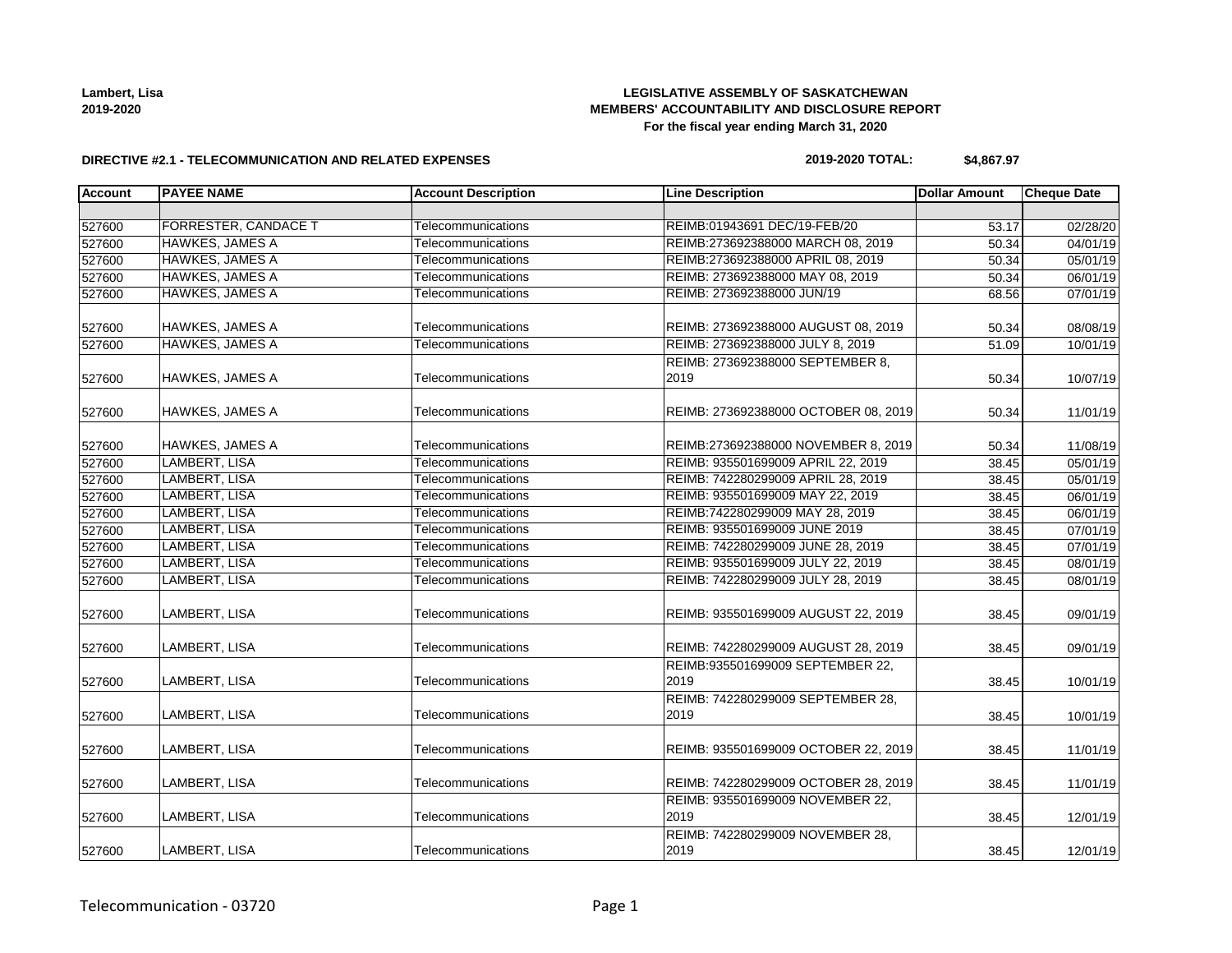| <b>Account</b> | <b>PAYEE NAME</b> | <b>Account Description</b> | <b>Line Description</b>              | <b>Dollar Amount</b> | <b>Cheque Date</b> |
|----------------|-------------------|----------------------------|--------------------------------------|----------------------|--------------------|
|                |                   |                            | REIMB:742280299009 DECEMBER 28,      |                      |                    |
| 527600         | LAMBERT, LISA     | Telecommunications         | 2019                                 | 38.45                | 01/01/20           |
|                |                   |                            | REIMB: 935501699009 DECEMBER 22,     |                      |                    |
| 527600         | LAMBERT, LISA     | Telecommunications         | 2019                                 | 38.45                | 01/01/20           |
|                |                   |                            |                                      |                      |                    |
| 527600         | LAMBERT, LISA     | Telecommunications         | REIMB: 742280299009 JANUARY 28, 2020 | 38.45                | 02/01/20           |
|                |                   |                            |                                      |                      |                    |
| 527600         | LAMBERT, LISA     | Telecommunications         | REIMB:935501699009 JANUARY 22, 2020  | 38.45                | 02/01/20           |
|                |                   |                            | REIMB: 935501699009 FEBRUARY 22,     |                      |                    |
| 527600         | LAMBERT, LISA     | Telecommunications         | 2020                                 | 38.45                | 03/01/20           |
| 527600         | LAMBERT, LISA     | Telecommunications         | REIMB:742280299009 FEB 28, 2020      | 38.45                | 03/13/20           |
| 527600         | LAMBERT, LISA     | Telecommunications         | REIMB: 742280299009 MAR 28, 2020     | 38.45                | 03/31/20           |
| 527600         | LAMBERT, LISA     | Telecommunications         | REIMB:9355016-9 MARCH 22,2020        | 38.45                | 03/31/20           |
| 527600         | <b>SASKTEL</b>    | Telecommunications         | 328538388008 MARCH 23, 2019          | 87.07                | 04/01/19           |
| 527600         | <b>SASKTEL</b>    | Telecommunications         | 328538388008 APRIL 23, 2019          | 87.07                | 05/01/19           |
| 527600         | <b>SASKTEL</b>    | Telecommunications         | 935283099000 APRIL 22, 2019          | 157.20               | 05/01/19           |
| 527600         | <b>SASKTEL</b>    | Telecommunications         | 935283099000 MAY 22, 2019            | 157.20               | 06/01/19           |
| 527600         | <b>SASKTEL</b>    | Telecommunications         | 328538388008 MAY 23, 2019            | 89.40                | 06/01/19           |
| 527600         | <b>SASKTEL</b>    | Telecommunications         | 935283099000 JUNE 2019               | 157.20               | 07/01/19           |
| 527600         | <b>SASKTEL</b>    | Telecommunications         | 328538388008 JUNE 23, 2019           | 78.59                | 07/01/19           |
| 527600         | <b>SASKTEL</b>    | Telecommunications         | 935283099000 JULY 22, 2019           | 157.20               | 08/01/19           |
| 527600         | <b>SASKTEL</b>    | Telecommunications         | 328538388008 JULY 23, 2019           | 79.88                | 08/01/19           |
| 527600         | <b>SASKTEL</b>    | Telecommunications         | 328538388008 AUGUST 23, 2019         | 96.99                | 09/01/19           |
| 527600         | <b>SASKTEL</b>    | Telecommunications         | 935283099000 AUGUST 22, 2019         | 157.20               | 09/01/19           |
| 527600         | <b>SASKTEL</b>    | Telecommunications         | 328538388008 SEPTEMBER 23, 2019      | 78.59                | 10/01/19           |
| 527600         | <b>SASKTEL</b>    | Telecommunications         | 935283099000 SEPTEMBER 22, 2019      | 157.20               | 10/01/19           |
| 527600         | <b>SASKTEL</b>    | Telecommunications         | 935283099000 OCTOBER 22, 2019        | 157.20               | 11/01/19           |
| 527600         | <b>SASKTEL</b>    | Telecommunications         | 328538388008 OCTOBER 23, 2019        | 78.59                | 11/01/19           |
| 527600         | <b>SASKTEL</b>    | Telecommunications         | 328538388008 NOVEMBER 23, 2019       | 78.59                | 12/01/19           |
| 527600         | <b>SASKTEL</b>    | Telecommunications         | 935283099000 NOVEMBER 22, 2019       | 157.20               | 12/01/19           |
| 527600         | <b>SASKTEL</b>    | Telecommunications         | 328538388008 DECEMBER 23, 2019       | 78.59                | 01/01/20           |
| 527600         | <b>SASKTEL</b>    | Telecommunications         | 935283099000 DECEMBER 22, 2019       | 157.20               | 01/01/20           |
|                |                   |                            | RTV-LISA LAMBERT-PERSONAL CELL       |                      |                    |
| 527600         | <b>SASKTEL</b>    | Telecommunications         | <b>REIMB</b>                         | $-35.00$             | 01/30/20           |
| 527600         | <b>SASKTEL</b>    | Telecommunications         | 935283099000 JANUARY 22, 2020        | 201.26               | 02/01/20           |
| 527600         | <b>SASKTEL</b>    | Telecommunications         | 328538388008 JANUARY 23, 2020        | 96.08                | 02/01/20           |
| 527600         | <b>SASKTEL</b>    | Telecommunications         | 328538388008 FEB 23, 2020            | 78.59                | 03/01/20           |
| 527600         | <b>SASKTEL</b>    | Telecommunications         | 935283099000 FEBRUARY 22, 2020       | 157.20               | 03/01/20           |
| 527600         | <b>SASKTEL</b>    | Telecommunications         | 9352830-0 MARCH 22,2020              | 195.40               | 03/22/20           |
| 527600         | <b>SASKTEL</b>    | Telecommunications         | 328538388008 MAR 23, 2020            | 78.59                | 03/23/20           |
| 530600         | <b>SASKTEL</b>    | Placement - Tender Ads     | 935283099000 APRIL 22, 2019          | 37.45                | 05/01/19           |
| 530600         | <b>SASKTEL</b>    | Placement - Tender Ads     | 935283099000 MAY 22, 2019            | 37.45                | 06/01/19           |
| 530600         | <b>SASKTEL</b>    | Placement - Tender Ads     | 935283099000 JUNE 2019               | 37.45                | 07/01/19           |
| 530600         | <b>SASKTEL</b>    | Placement - Tender Ads     | 935283099000 JULY 22, 2019           | 37.45                | 08/01/19           |
| 530600         | <b>SASKTEL</b>    | Placement - Tender Ads     | 935283099000 AUGUST 22, 2019         | 37.45                | 09/01/19           |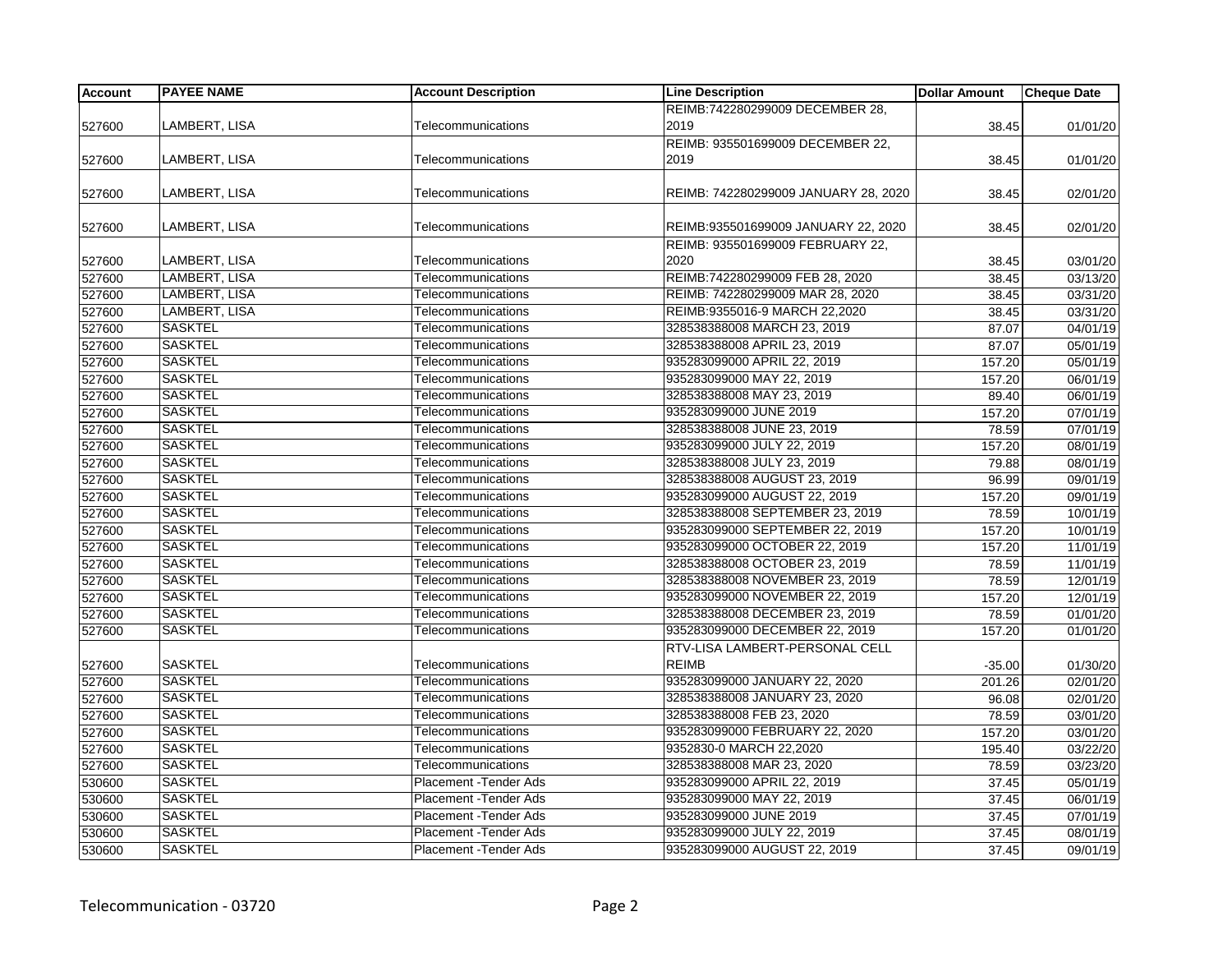| Account | <b>IPAYEE NAME</b> | <b>IAccount Description</b>        | <b>ILine Description</b>             | Dollar Amount | <b>Cheque Date</b> |
|---------|--------------------|------------------------------------|--------------------------------------|---------------|--------------------|
| 530600  | <b>SASKTEL</b>     | Placement - Tender Ads             | 935283099000 SEPTEMBER 22, 2019      | 37.45         | 10/01/19           |
| 530600  | <b>ISASKTEL</b>    | Placement -Tender Ads              | 935283099000 OCTOBER 22, 2019        | 38.20         | 11/01/19           |
| 530600  | <b>SASKTEL</b>     | Placement - Tender Ads             | 935283099000 NOVEMBER 22, 2019       | 38.20         | 12/01/19           |
| 530600  | <b>SASKTEL</b>     | Placement - Tender Ads             | 935283099000 DECEMBER 22, 2019       | 38.20         | 01/01/20           |
| 530600  | <b>SASKTEL</b>     | Placement - Tender Ads             | 935283099000 FEBRUARY 22, 2020       | 38.20         | 03/01/20           |
| 555000  | LAMBERT, LISA      | <b>Other Material and Supplies</b> | <b>REIMB: CELL PHONE ACCESSORIES</b> | 22.19         | 01/01/20           |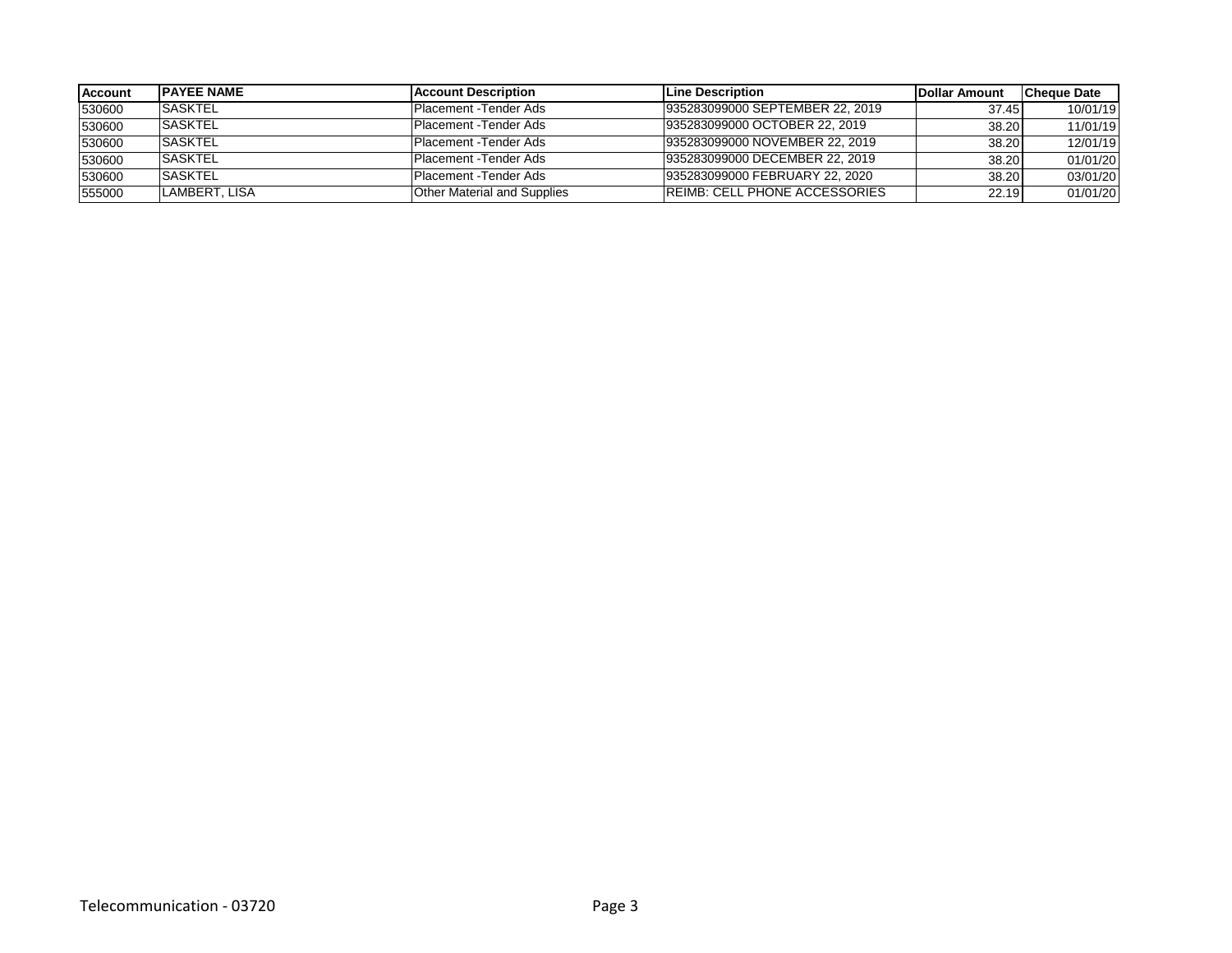| Lambert, Lisa |
|---------------|
| 2019-2020     |

### **LEGISLATIVE ASSEMBLY OF SASKATCHEWAN MEMBERS' ACCOUNTABILITY AND DISCLOSURE REPORT For the fiscal year ending March 31, 2020**

#### **DIRECTIVE #3.1 - MLA TRAVEL AND LIVING EXPENSES**

# **2019-2020 TOTAL: \$26,703.85**

| <b>Account</b> | <b>PAYEE NAME</b>          | <b>Account Description</b>  | <b>Line Description</b>                    | <b>Dollar Amount</b> | <b>Cheque Date</b> |
|----------------|----------------------------|-----------------------------|--------------------------------------------|----------------------|--------------------|
|                |                            |                             |                                            |                      |                    |
| 541900         | <b>KREOS AVIATION INC.</b> | <b>Elected Rep - Travel</b> | MLA TRAVEL MAY 03, 2019                    | 758.27               | 05/03/19           |
| 541900         | <b>LAMBERT, LISA</b>       | Elected Rep - Travel        | MLA TRAVEL APR 01-04, 2019                 | 546.00               | 04/01/19           |
| 541900         | LAMBERT, LISA              | Elected Rep - Travel        | MLA TRAVEL APR 07-12, 2019                 | 879.79               | 04/15/19           |
| 541900         | LAMBERT, LISA              | <b>Elected Rep - Travel</b> | MLA TRAVEL JUNE 19-22, 2019                | 458.06               | 04/17/19           |
| 541900         | LAMBERT, LISA              | <b>Elected Rep - Travel</b> | MLA TRAVEL APRIL 14-18, 2019               | 643.19               | 04/20/19           |
| 541900         | LAMBERT, LISA              | Elected Rep - Travel        | MLA TRAVEL APRIL 25-MAY 03, 2019           | 662.29               | 05/06/19           |
| 541900         | LAMBERT, LISA              | Elected Rep - Travel        | APR/19 MLA REGINA<br><b>ACCOMMODATIONS</b> | 758.71               | 05/13/19           |
| 541900         | LAMBERT, LISA              | <b>Elected Rep - Travel</b> | MLA TRAVEL MAY 05-10, 2019                 | 800.96               | 05/13/19           |
| 541900         | LAMBERT, LISA              | <b>Elected Rep - Travel</b> | MLA TRAVEL MAY 12-16, 2019                 | 649.13               | 05/22/19           |
|                |                            |                             | MAY/19 MLA REGINA                          |                      |                    |
| 541900         | LAMBERT, LISA              | Elected Rep - Travel        | <b>ACCOMMODATIONS</b>                      | 762.77               | 06/12/19           |
| 541900         | LAMBERT, LISA              | <b>Elected Rep - Travel</b> | MLA TRAVEL MAY 19-JUNE 07, 2019            | 112.37               | 06/12/19           |
| 541900         | LAMBERT, LISA              | <b>Elected Rep - Travel</b> | MLA TRAVEL JUNE 11-14, 2019                | 503.69               | 06/18/19           |
| 541900         | LAMBERT, LISA              | <b>Elected Rep - Travel</b> | MLA TRAVEL JUNE 19-27, 2019                | 507.12               | 07/04/19           |
| 541900         | LAMBERT, LISA              | <b>Elected Rep - Travel</b> | RTV - LISA LAMBERT - AIRFARE               | $-458.06$            | 08/01/19           |
|                |                            |                             |                                            |                      |                    |
| 541900         | LAMBERT, LISA              | Elected Rep - Travel        | MLA TRAVEL JUNE 27- AUGUST 9, 2019         | 740.63               | 08/13/19           |
|                |                            |                             | MLA REGINA ACCOMMODATIONS JULY             |                      |                    |
| 541900         | LAMBERT, LISA              | Elected Rep - Travel        | 2019                                       | 766.06               | 08/13/19           |
|                |                            |                             | MLA REGINA ACCOMMODATIONS JUNE             |                      |                    |
| 541900         | LAMBERT, LISA              | Elected Rep - Travel        | 2019                                       | 767.73               | 08/13/19           |
| 541900         | LAMBERT, LISA              | <b>Elected Rep - Travel</b> | MLA TRAVEL AUGUST 17-22, 2019              | 383.48               | 08/27/19           |
|                |                            |                             | AUG/19 MLA REGINA                          |                      |                    |
| 541900         | LAMBERT, LISA              | Elected Rep - Travel        | <b>ACCOMMODATIONS</b>                      | 766.96               | 09/11/19           |
| 541900         | <b>LAMBERT, LISA</b>       | <b>Elected Rep - Travel</b> | MLA TRAVEL SEPTEMBER 04-17, 2019           | 839.54               | 09/17/19           |
| 541900         | LAMBERT, LISA              | <b>Elected Rep - Travel</b> | MLA TRAVEL SEPTEMBER 19-27, 2019           | 523.34               | 10/02/19           |
| 541900         | LAMBERT, LISA              | <b>Elected Rep - Travel</b> | MLA TRAVEL OCTOBER 01-05, 2019             | 470.49               | 10/09/19           |
|                |                            |                             | <b>SEP/19 MLA REGINA</b>                   |                      |                    |
| 541900         | LAMBERT, LISA              | Elected Rep - Travel        | <b>ACCOMMODATIONS</b>                      | 781.37               | 10/09/19           |
| 541900         | LAMBERT, LISA              | <b>Elected Rep - Travel</b> | MLA TRAVEL OCTOBER 08-18, 2019             | 548.96               | 10/23/19           |
| 541900         | LAMBERT, LISA              | <b>Elected Rep - Travel</b> | MLA TRAVEL OCTOBER 22-26, 2019             | 489.51               | 10/29/19           |
| 541900         | LAMBERT, LISA              | <b>Elected Rep - Travel</b> | MLA TRAVEL OCTOBER 28-31, 2019             | 606.15               | 11/04/19           |
| 541900         | LAMBERT, LISA              | Elected Rep - Travel        | MLA TRAVEL NOVEMBER 03-07, 2019            | 907.47               | 11/13/19           |
| 541900         | LAMBERT, LISA              | <b>Elected Rep - Travel</b> | MLA TRAVEL NOVEMBER 12 - 18, 2019          | 929.89               | 11/18/19           |
| 541900         | LAMBERT, LISA              | <b>Elected Rep - Travel</b> | MLA TRAVEL NOVEMBER 26-28, 2019            | 455.34               | 12/03/19           |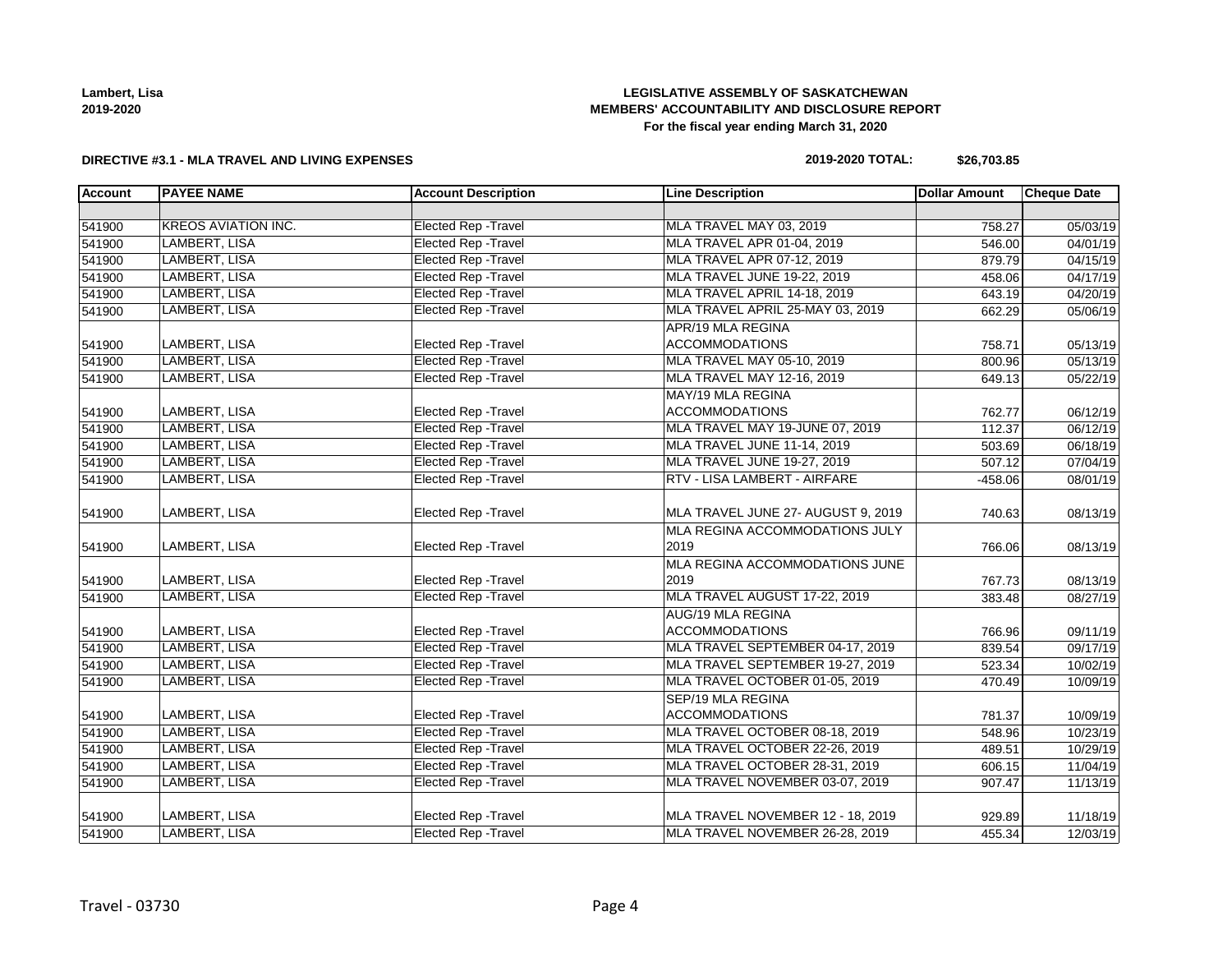| <b>Account</b> | <b>PAYEE NAME</b> | <b>Account Description</b>  | <b>Line Description</b>         | Dollar Amount | <b>Cheque Date</b> |
|----------------|-------------------|-----------------------------|---------------------------------|---------------|--------------------|
|                |                   |                             | NOVEMBER 2019 MLA REGINA        |               |                    |
| 541900         | LAMBERT, LISA     | Elected Rep - Travel        | <b>ACCOMMODATIONS</b>           | 754.08        | 12/11/19           |
| 541900         | LAMBERT, LISA     | Elected Rep - Travel        | MLA TRAVEL DECEMBER 2 - 9, 2019 | 654.85        | 12/11/19           |
|                |                   |                             | OCTOBER 2019 MLA REGINA         |               |                    |
| 541900         | LAMBERT, LISA     | Elected Rep - Travel        | <b>ACCOMMODATIONS</b>           | 773.12        | 12/11/19           |
| 541900         | LAMBERT, LISA     | Elected Rep - Travel        | MLA TRAVEL DECEMBER 13-20, 2019 | 106.59        | 12/27/19           |
|                |                   |                             | DEC 2019 MLA REGINA             |               |                    |
| 541900         | LAMBERT, LISA     | Elected Rep - Travel        | <b>ACCOMMODATIONS</b>           | 759.07        | 01/16/20           |
| 541900         | LAMBERT, LISA     | <b>Elected Rep - Travel</b> | MLA TRAVEL JAN 15-17, 2020      | 390.50        | 01/22/20           |
| 541900         | LAMBERT, LISA     | Elected Rep - Travel        | MLA TRAVEL JAN 21-FEB 4, 2020   | 560.05        | 02/04/20           |
|                |                   |                             | JAN 2020 MLA REGINA             |               |                    |
| 541900         | LAMBERT, LISA     | Elected Rep - Travel        | <b>ACCOMMODATIONS</b>           | 758.72        | 02/12/20           |
| 541900         | LAMBERT, LISA     | Elected Rep - Travel        | MLA TRAVEL FEB 5-18, 2020       | 465.50        | 02/18/20           |
| 541900         | LAMBERT, LISA     | Elected Rep - Travel        | MLA TRAVEL FEB 19-29, 2020      | 516.05        | 03/01/20           |
| 541900         | LAMBERT, LISA     | Elected Rep - Travel        | MLA TRAVEL MAR 1-7, 2020        | 662.45        | 03/10/20           |
|                |                   |                             | MLA REGINA ACCOMMODATION FEB    |               |                    |
| 541900         | LAMBERT, LISA     | Elected Rep - Travel        | 2020                            | 746.80        | 03/12/20           |
| 541900         | LAMBERT, LISA     | Elected Rep - Travel        | MLA TRAVEL MAR 8-13, 2020       | 674.00        | 03/16/20           |
| 541900         | LAMBERT, LISA     | Elected Rep - Travel        | MLA TRAVEL MARCH 15 - 18, 2020  | 559.50        | 03/30/20           |
|                |                   |                             | MAR 2020 MLA REGINA             |               |                    |
| 541900         | LAMBERT, LISA     | Elected Rep - Travel        | <b>ACCOMMODATIONS</b>           | 761.36        | 03/31/20           |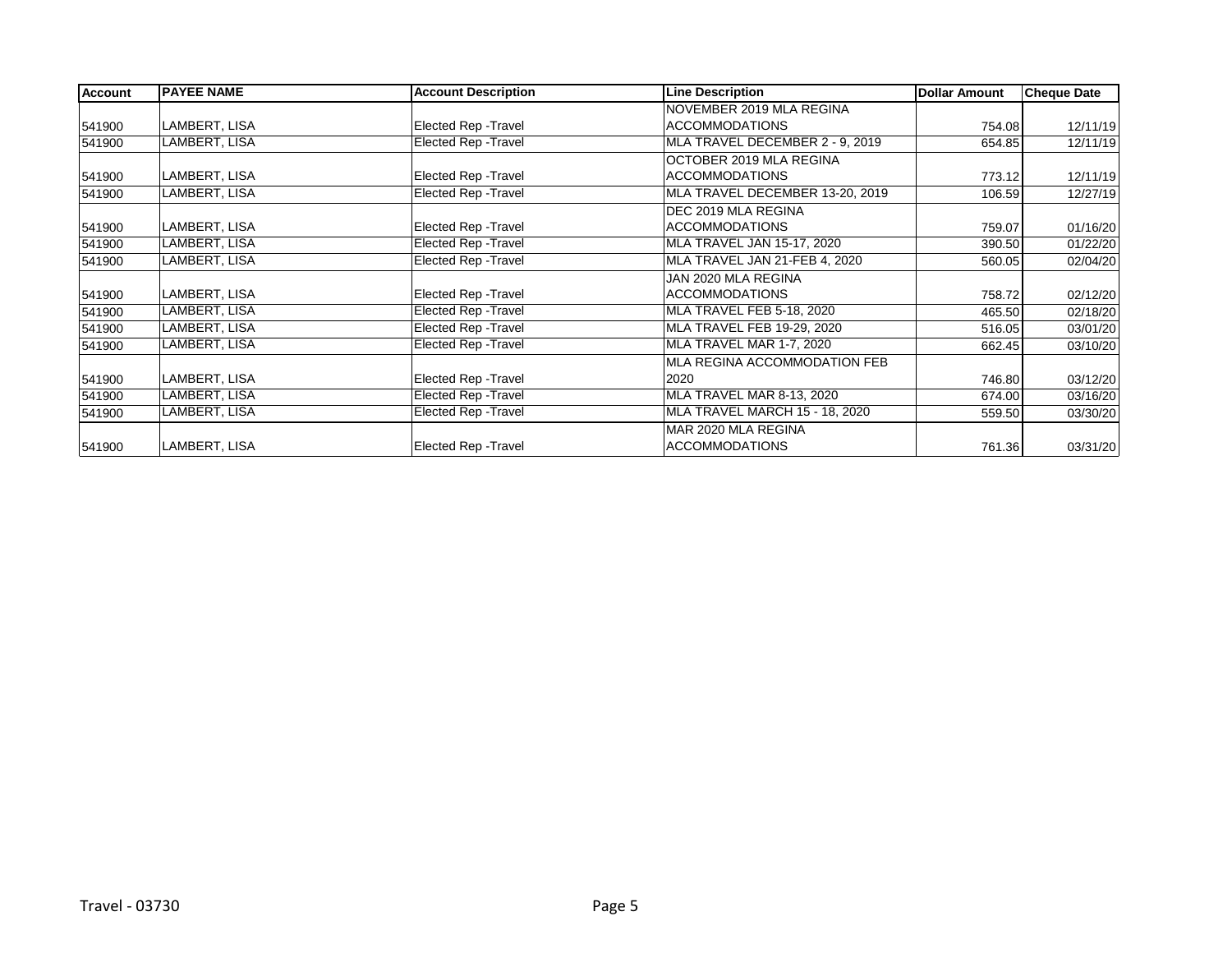| Lambert, Lisa |  |
|---------------|--|
| 2019-2020     |  |

### **LEGISLATIVE ASSEMBLY OF SASKATCHEWAN MEMBERS' ACCOUNTABILITY AND DISCLOSURE REPORT For the fiscal year ending March 31, 2020**

# **DIRECTIVE #4.1 - CONSTITUENCY SERVICE EXPENSES**

# **2019-2020 TOTAL: \$58,830.54**

| <b>Account</b> | <b>PAYEE NAME</b>              | <b>Account Description</b>                                                 | <b>Line Description</b>              | <b>Dollar Amount</b> | <b>Cheque Date</b> |
|----------------|--------------------------------|----------------------------------------------------------------------------|--------------------------------------|----------------------|--------------------|
|                |                                |                                                                            |                                      |                      |                    |
| 521372         | <b>IMAGERY</b>                 | <b>Photographer's Services</b>                                             | PHOTOGRAPHY SERVICES                 | 159.00               | 02/01/20           |
| 521372         | <b>IMAGERY</b>                 | <b>Photographer's Services</b>                                             | <b>PHOTOGRAPHY</b>                   | 159.00               | 02/11/20           |
| 521372         | LAMBERT, LISA                  | Photographer's Services                                                    | <b>REIMB: PHOTOGRAPHERS SERVICES</b> | 225.00               | 10/01/19           |
| 522000         | <b>ENZOGROUP REALTY CORP.</b>  | Rent of Ground, Buildings and Other Space   MAY 2019 MLA OFFICE RENT       |                                      | 2,276.00             | 04/12/19           |
| 522000         | <b>ENZOGROUP REALTY CORP.</b>  | Rent of Ground, Buildings and Other Space JULY 2019 MLA OFFICE RENT        |                                      | 2,276.00             | 06/12/19           |
| 522000         | <b>ENZOGROUP REALTY CORP.</b>  | Rent of Ground, Buildings and Other Space   SEPTEMBER 2019 MLA OFFICE RENT |                                      | 2,276.00             | 08/02/19           |
| 522000         | ENZOGROUP REALTY CORP.         | Rent of Ground, Buildings and Other Space NOVEMBER 2019 MLA OFFICE RENT    |                                      | 2,276.00             | 10/01/19           |
| 522000         | ENZOGROUP REALTY CORP.         | Rent of Ground, Buildings and Other Space JJAN 2020 MLA OFFICE RENT        |                                      | 2,276.00             | 01/01/20           |
| 522000         | ENZOGROUP REALTY CORP.         | Rent of Ground, Buildings and Other Space   MARCH 2020 MLA OFFICE RENT     |                                      | 2,276.00             | 02/07/20           |
| 522000         | LAMBERT, LISA                  | Rent of Ground, Buildings and Other Space                                  | <b>REIMB: PARK RENTAL FEE</b>        | 31.50                | 05/01/19           |
| 522200         | <b>SUCCESS OFFICE SYSTEMS</b>  | <b>Rent of Photocopiers</b>                                                | <b>COPIER CHARGES</b>                | 94.40                | 04/01/19           |
| 522200         | <b>SUCCESS OFFICE SYSTEMS</b>  | Rent of Photocopiers                                                       | <b>COPIER CHARGES</b>                | 99.48                | 05/02/19           |
| 522200         | <b>SUCCESS OFFICE SYSTEMS</b>  | Rent of Photocopiers                                                       | <b>COPIER CHARGES</b>                | 132.37               | 06/03/19           |
| 522200         | <b>SUCCESS OFFICE SYSTEMS</b>  | Rent of Photocopiers                                                       | <b>COPIER CHARGES</b>                | 120.07               | 07/03/19           |
| 522200         | <b>SUCCESS OFFICE SYSTEMS</b>  | Rent of Photocopiers                                                       | <b>COPIER CHARGES</b>                | 75.94                | 09/01/19           |
| 522200         | <b>SUCCESS OFFICE SYSTEMS</b>  | Rent of Photocopiers                                                       | <b>COPIER CHARGES</b>                | 97.23                | 10/01/19           |
| 522200         | <b>SUCCESS OFFICE SYSTEMS</b>  | Rent of Photocopiers                                                       | <b>COPIER CHARGES</b>                | 84.60                | 10/01/19           |
| 522200         | <b>SUCCESS OFFICE SYSTEMS</b>  | Rent of Photocopiers                                                       | <b>COPIER CHARGES</b>                | 96.25                | 11/01/19           |
| 522200         | <b>SUCCESS OFFICE SYSTEMS</b>  | Rent of Photocopiers                                                       | <b>COPIER CHARGES</b>                | 88.78                | 12/02/19           |
| 522200         | <b>SUCCESS OFFICE SYSTEMS</b>  | Rent of Photocopiers                                                       | <b>COPIER CHARGES</b>                | 83.82                | 01/02/20           |
| 522200         | <b>SUCCESS OFFICE SYSTEMS</b>  | Rent of Photocopiers                                                       | <b>COPIER CHARGES</b>                | 90.60                | 02/03/20           |
| 522200         | <b>SUCCESS OFFICE SYSTEMS</b>  | <b>Rent of Photocopiers</b>                                                | <b>COPIER CHARGES</b>                | 88.11                | 03/04/20           |
| 522300         | HUB CITY DISPLAY LTD.          | Rent of Other Equipment and Material                                       | TABLE CHAIRS RENTAL NO GST           | 317.99               | 06/01/19           |
| 522300         | LAMBERT, LISA                  | Rent of Other Equipment and Material                                       | <b>REIMB: CHAIR RENTAL</b>           | 135.03               | 05/01/19           |
| 522500         | <b>MOON INSURANCE</b>          | <b>Insurance Premiums</b>                                                  | OFFICE INSURANCE M2102093            | 23.32                | 06/01/19           |
| 522500         | <b>MOON INSURANCE</b>          | <b>Insurance Premiums</b>                                                  | OFFICE INSURANCE M2102093            | 365.17               | 12/18/19           |
| 522700         | <b>SASKENERGY INCORPORATED</b> | Utilities - Electricity and Nat Gas                                        | 63476068299 APRIL 17, 2019           | 113.82               | 05/01/19           |
| 522700         | <b>SASKENERGY INCORPORATED</b> | Utilities - Electricity and Nat Gas                                        | 63476068299 MAY 17, 2019             | 105.32               | 05/17/19           |
| 522700         | SASKENERGY INCORPORATED        | Utilities - Electricity and Nat Gas                                        | 63476068299 JUNE 19, 2019            | 45.42                | 07/01/19           |
| 522700         | <b>SASKENERGY INCORPORATED</b> | Utilities - Electricity and Nat Gas                                        | 63476068299 JULY 18, 2019            | 40.43                | 08/01/19           |
| 522700         | SASKENERGY INCORPORATED        | Utilities - Electricity and Nat Gas                                        | 63476068299 AUGUST 20, 2019          | 40.43                | 09/01/19           |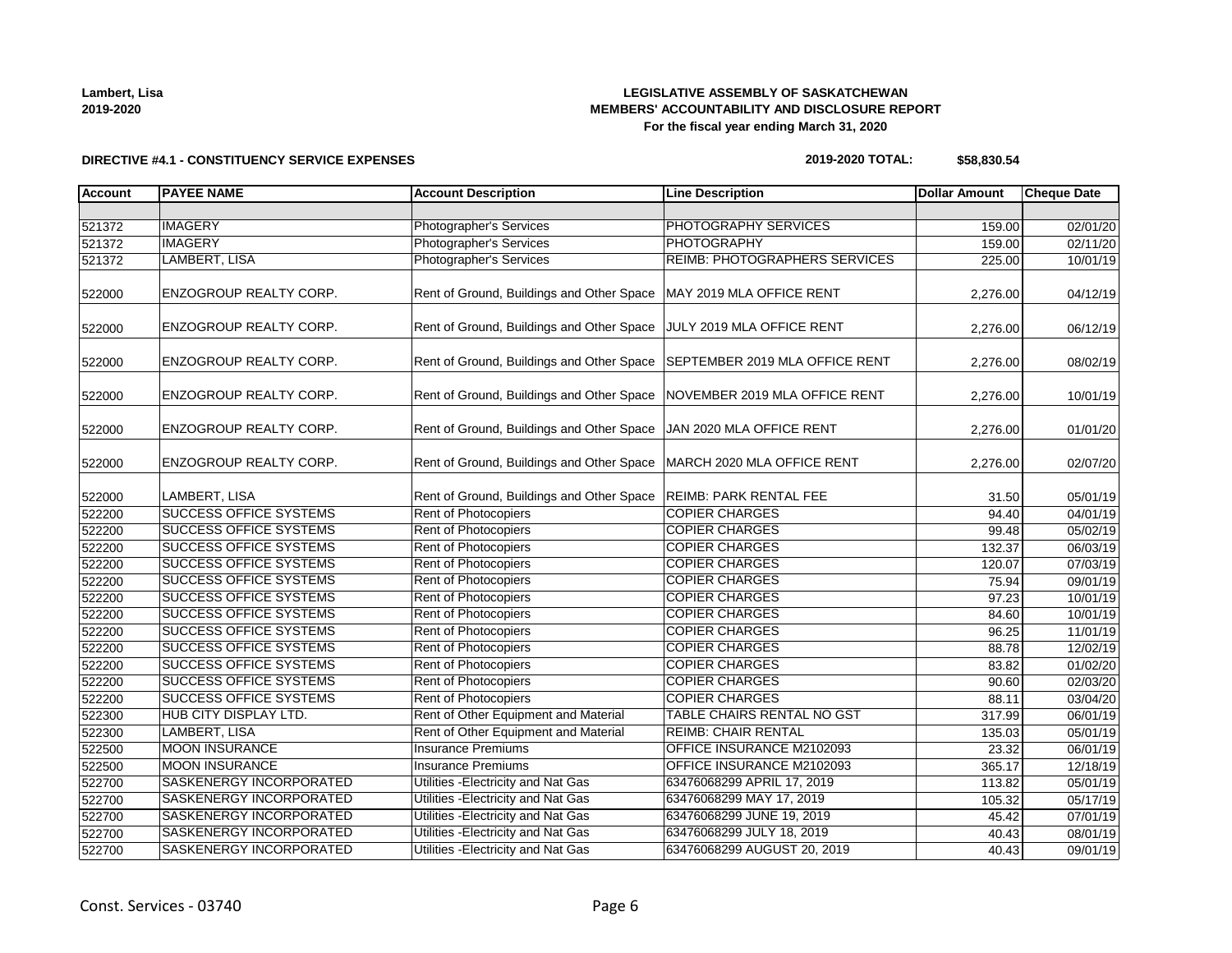| <b>Account</b> | <b>PAYEE NAME</b>                                          | <b>Account Description</b>              | <b>Line Description</b>                          | <b>Dollar Amount</b> | <b>Cheque Date</b> |
|----------------|------------------------------------------------------------|-----------------------------------------|--------------------------------------------------|----------------------|--------------------|
| 522700         | SASKENERGY INCORPORATED                                    | Utilities - Electricity and Nat Gas     | 63476068299 SEPTEMBER 19, 2019                   | 40.43                | 10/01/19           |
| 522700         | SASKENERGY INCORPORATED                                    | Utilities - Electricity and Nat Gas     | 63476068299 OCTOBER 18, 2019                     | 40.43                | 11/01/19           |
| 522700         | SASKENERGY INCORPORATED                                    | Utilities - Electricity and Nat Gas     | 63476068299 NOVEMBER 20, 2019                    | 238.24               | 12/01/19           |
| 522700         | SASKENERGY INCORPORATED                                    | Utilities - Electricity and Nat Gas     | 63476068299 DECEMBER 18, 2019                    | 183.30               | 01/01/20           |
| 522700         | SASKENERGY INCORPORATED                                    | Utilities - Electricity and Nat Gas     | 63476068299 JAN 20, 2020                         | 233.85               | 02/01/20           |
| 522700         | SASKENERGY INCORPORATED                                    | Utilities - Electricity and Nat Gas     | 63476068299 FEB 19, 2020                         | 211.39               | 03/01/20           |
| 522700         | SASKENERGY INCORPORATED                                    | Utilities - Electricity and Nat Gas     | 63476068299 MAR 18, 2020                         | 200.16               | 03/18/20           |
| 525000         | LAMBERT, LISA                                              | Postal, Courier, Freight and Related    | <b>REIMB: POSTAGE</b>                            | 3.99                 | 12/18/19           |
| 525000         | MINISTER OF FINANCE-MINISTRY OF<br><b>CENTRAL SERVICES</b> | Postal, Courier, Freight and Related    | MAIL SERVICES APR/19                             | 49.87                | 06/03/19           |
| 525000         | MINISTER OF FINANCE-MINISTRY OF<br><b>CENTRAL SERVICES</b> | Postal, Courier, Freight and Related    | MAIL SERVICES MAY/19                             | 49.87                | 07/01/19           |
| 525000         | MINISTER OF FINANCE-MINISTRY OF<br><b>CENTRAL SERVICES</b> | Postal, Courier, Freight and Related    | MAIL SERVICES JUN/19                             | 49.87                | 08/01/19           |
| 525000         | MINISTER OF FINANCE-MINISTRY OF<br><b>CENTRAL SERVICES</b> | Postal, Courier, Freight and Related    | MAIL SERVICE JUL/19                              | 50.05                | 08/19/19           |
| 525000         | MINISTER OF FINANCE-MINISTRY OF<br><b>CENTRAL SERVICES</b> | Postal, Courier, Freight and Related    | MAIL SERVICES AUG 2019                           | 50.05                | 09/13/19           |
| 525000         | MINISTER OF FINANCE-MINISTRY OF<br><b>CENTRAL SERVICES</b> | Postal, Courier, Freight and Related    | MAIL SERVICES SEP/19                             | 50.08                | 11/01/19           |
| 525000         | MINISTER OF FINANCE-MINISTRY OF<br><b>CENTRAL SERVICES</b> | Postal, Courier, Freight and Related    | OCTOBER 2019 MAIL SERVICES                       | 50.07                | 12/01/19           |
| 525000         | MINISTER OF FINANCE-MINISTRY OF<br><b>CENTRAL SERVICES</b> | Postal, Courier, Freight and Related    | NOVEMBER 2019 MAIL SERVICES                      | 50.05                | 01/01/20           |
| 525000         | MINISTER OF FINANCE-MINISTRY OF<br><b>CENTRAL SERVICES</b> | Postal, Courier, Freight and Related    | MAIL SERVICES DEC 2019                           | 50.02                | 01/20/20           |
| 525000         | MINISTER OF FINANCE-MINISTRY OF<br><b>CENTRAL SERVICES</b> | Postal, Courier, Freight and Related    | MAIL SERVICES JAN 2020                           | 50.02                | 03/01/20           |
| 525000         | MINISTER OF FINANCE-MINISTRY OF<br><b>CENTRAL SERVICES</b> | Postal, Courier, Freight and Related    | FEBRUARY 2020 MAIL SERVICES                      | 50.02                | 03/16/20           |
| 525000         | MINISTER OF FINANCE-MINISTRY OF<br><b>CENTRAL SERVICES</b> | Postal, Courier, Freight and Related    | MARCH 2020 MAIL SERVICES                         | 50.02                | 03/31/20           |
| 525000         | <b>STAPLES BUSINESS DEPOT</b>                              | Postal, Courier, Freight and Related    | 105741 OFFICE SUPPLIES POSTAGE                   | 95.40                | 09/01/19           |
| 525000         | ULTRA PRINT SERVICES LTD.                                  | Postal, Courier, Freight and Related    | <b>CALENDAR &amp; CHRISTMAS CARDS</b>            | 2,515.91             | 01/01/20           |
| 525000         | ULTRA PRINT SERVICES LTD.                                  | Postal, Courier, Freight and Related    | <b>NEWSLETTERS</b>                               | 1,280.84             | 03/09/20           |
| 529000         | KONCEPT SIGN GROUP INC.                                    | <b>General Contractual Services</b>     | DOOR MATERIAL REPRINT AND<br><b>INSTALLATION</b> | 182.76               | 10/02/19           |
| 530000         | PATTISON OUTDOOR ADVERTISING LP                            | <b>Communications Development Costs</b> | ADVERTISING PRODUCTION                           | 233.20               | 07/01/19           |
| 530000         | PATTISON OUTDOOR ADVERTISING LP                            | <b>Communications Development Costs</b> | ADVERTISING PRODUCTION                           | 212.00               | 12/02/19           |
| 530000         | PATTISON OUTDOOR ADVERTISING LP                            | Communications Development Costs        | <b>ADVERTISING PRODUCTION</b>                    | 159.00               | 03/01/20           |
| 530300         | MARU GROUP CANADA INC.                                     | Primary Research/Focus group            | Ad Hoc Research                                  | 632.98               | 05/01/19           |
| 530300         | MARU GROUP CANADA INC.                                     | Primary Research/Focus group            | Ad Hoc Research                                  | 632.98               | 08/01/19           |
| 530300         | MARU GROUP CANADA INC.                                     | Primary Research/Focus group            | AD HOC RESEARCH                                  | 661.11               | 11/01/19           |
| 530300         | MARU GROUP CANADA INC.                                     | Primary Research/Focus group            | Ad Hoc Research                                  | 661.11               | 03/01/20           |
| 530500         | <b>BELL MEDIA INC.</b>                                     | Media Placement                         | <b>ADVERTISING</b>                               | 1,140.00             | 01/01/20           |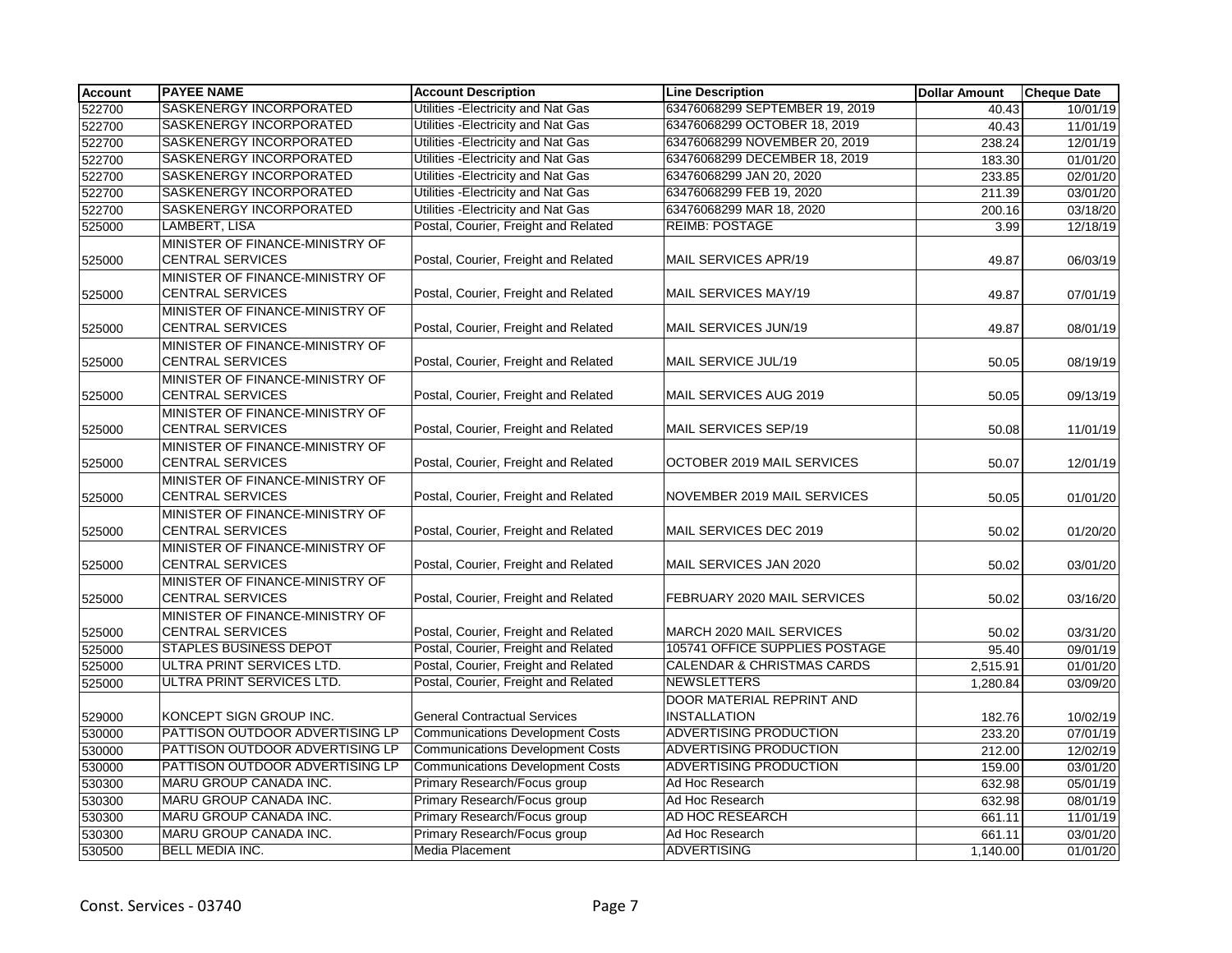| <b>Account</b> | <b>PAYEE NAME</b>                              | <b>Account Description</b> | <b>Line Description</b>   | <b>Dollar Amount</b> | <b>Cheque Date</b> |
|----------------|------------------------------------------------|----------------------------|---------------------------|----------------------|--------------------|
| 530500         | <b>BELL MEDIA INC.</b>                         | Media Placement            | <b>ADVERTISING</b>        | 125.00               | 01/01/20           |
| 530500         | <b>BELL MEDIA INC.</b>                         | <b>Media Placement</b>     | <b>ADVERTISING</b>        | 360.00               | 02/01/20           |
| 530500         | BELL MEDIA INC.                                | Media Placement            | <b>ADVERTISING</b>        | 492.00               | 03/01/20           |
| 530500         | <b>BELL MEDIA INC.</b>                         | Media Placement            | <b>ADVERTISING</b>        | 552.00               | 03/29/20           |
| 530500         | BREVOORT PARK COMMUNITY ASSC.                  | Media Placement            | <b>ADVERTISING</b>        | 100.00               | 05/01/19           |
| 530500         | BREVOORT PARK COMMUNITY ASSC.                  | Media Placement            | <b>ADVERTISING</b>        | 150.00               | 01/02/20           |
| 530500         | <b>CHABAD OF SASKATOON</b>                     | Media Placement            | <b>ADVERTISING</b>        | 87.50                | 12/04/19           |
| 530500         | CHILD FIND SASKATCHEWAN                        | Media Placement            | <b>ADVERTISING</b>        | 55.55                | 06/01/19           |
| 530500         | <b>CREATIVE OUTDOOR</b>                        | Media Placement            | <b>ADVERTISING</b>        | 3,240.00             | 09/01/19           |
| 530500         | <b>CREATIVE OUTDOOR</b>                        | Media Placement            | <b>ADVERTISING</b>        | 1,251.00             | 10/01/19           |
| 530500         | <b>LAMBERT, LISA</b>                           | Media Placement            | <b>REIMB: SIGN RENTAL</b> | 158.95               | 05/01/19           |
| 530500         | LAMBERT, LISA                                  | Media Placement            | <b>REIMB: SIGN RENTAL</b> | 210.40               | 05/01/19           |
| 530500         | LAMBERT, LISA                                  | Media Placement            | <b>REIMB: ADVERTISING</b> | 5.00                 | 05/01/19           |
| 530500         | LAMBERT, LISA                                  | <b>Media Placement</b>     | <b>REIMB: ADVERTISING</b> | 15.00                | 10/01/19           |
| 530500         | LAMBERT, LISA                                  | Media Placement            | <b>REIMB: ADVERTISING</b> | 10.00                | 12/01/19           |
| 530500         | <b>LAMBERT, LISA</b>                           | Media Placement            | <b>REIMB: ADVERTISING</b> | 15.00                | 01/08/20           |
| 530500         | <b>LAMBERT, LISA</b>                           | Media Placement            | <b>REIMB: ADVERTISING</b> | 5.00                 | 02/12/20           |
| 530500         | LAMBERT, LISA                                  | Media Placement            | <b>REIMB: ADVERTISING</b> | 8.00                 | 03/31/20           |
| 530500         | <b>OUTFRONT MEDIA CANADA</b>                   | Media Placement            | <b>ADVERTISING</b>        | 318.00               | 12/04/19           |
| 530500         | OUTFRONT MEDIA CANADA                          | Media Placement            | <b>ADVERTISING</b>        | 900.00               | 12/05/19           |
| 530500         | OUTFRONT MEDIA CANADA                          | Media Placement            | <b>ADVERTISING</b>        | 450.00               | 01/01/20           |
| 530500         | <b>OUTFRONT MEDIA CANADA</b>                   | Media Placement            | <b>ADVERTISING</b>        | 1,050.00             | 02/01/20           |
| 530500         | <b>OUTFRONT MEDIA CANADA</b>                   | Media Placement            | <b>ADVERTISING</b>        | 825.00               | 03/30/20           |
| 530500         | PATTISON OUTDOOR ADVERTISING LP                | <b>Media Placement</b>     | <b>ADVERTISING</b>        | 1,500.00             | 07/01/19           |
| 530500         | PATTISON OUTDOOR ADVERTISING LP                | Media Placement            | <b>ADVERTISING</b>        | 750.00               | 12/02/19           |
| 530500         | PATTISON OUTDOOR ADVERTISING LP                | Media Placement            | <b>ADVERTISING</b>        | 750.00               | 01/01/20           |
| 530500         | PATTISON OUTDOOR ADVERTISING LP                | Media Placement            | <b>ADVERTISING</b>        | 800.00               | 03/01/20           |
| 530500         | POSTCARD PORTABLES SASKATOON                   | Media Placement            | <b>ADVERTISING</b>        | 270.40               | 05/01/19           |
| 530500         | POSTCARD PORTABLES SASKATOON                   | Media Placement            | <b>ADVERTISING</b>        | 175.00               | 05/02/19           |
| 530500         | POSTCARD PORTABLES SASKATOON                   | Media Placement            | <b>ADVERTISING</b>        | 175.00               | 06/01/19           |
| 530500         | POSTCARD PORTABLES SASKATOON                   | Media Placement            | <b>ADVERTISING</b>        | 175.00               | 07/01/19           |
| 530500         | POSTCARD PORTABLES SASKATOON                   | Media Placement            | <b>ADVERTISING</b>        | 175.00               | 08/01/19           |
| 530500         | POSTCARD PORTABLES SASKATOON                   | Media Placement            | <b>ADVERTISING</b>        | 175.00               | 09/01/19           |
| 530500         | POSTCARD PORTABLES SASKATOON                   | Media Placement            | <b>ADVERTISING</b>        | 175.00               | 11/01/19           |
| 530500         | POSTCARD PORTABLES SASKATOON                   | Media Placement            | <b>ADVERTISING</b>        | 175.00               | 12/03/19           |
| 530500         | POSTCARD PORTABLES SASKATOON                   | Media Placement            | <b>ADVERTISING</b>        | 175.00               | 01/02/20           |
| 530500         | POSTCARD PORTABLES SASKATOON                   | Media Placement            | <b>ADVERTISING</b>        | 175.00               | 02/01/20           |
| 530500         | POSTCARD PORTABLES SASKATOON                   | Media Placement            | <b>ADVERTISING</b>        | 175.00               | 02/02/20           |
| 530500         | POSTCARD PORTABLES SASKATOON                   | Media Placement            | <b>ADVERTISING</b>        | 175.00               | 03/02/20           |
| 530500         | POSTCARD PORTABLES SASKATOON                   | Media Placement            | <b>ADVERTISING</b>        | 90.00                | 03/23/20           |
|                | <b>SASK MUSIC EDUCATORS</b>                    |                            |                           |                      |                    |
| 530500         | <b>ASSOCIATION</b>                             | Media Placement            | <b>ADVERTISING</b>        | 45.00                | 12/01/19           |
| 530500         | SASKATCHEWAN SENIORS MECHANISM Media Placement |                            | ADVERTISING               | 52.00                | 07/01/19           |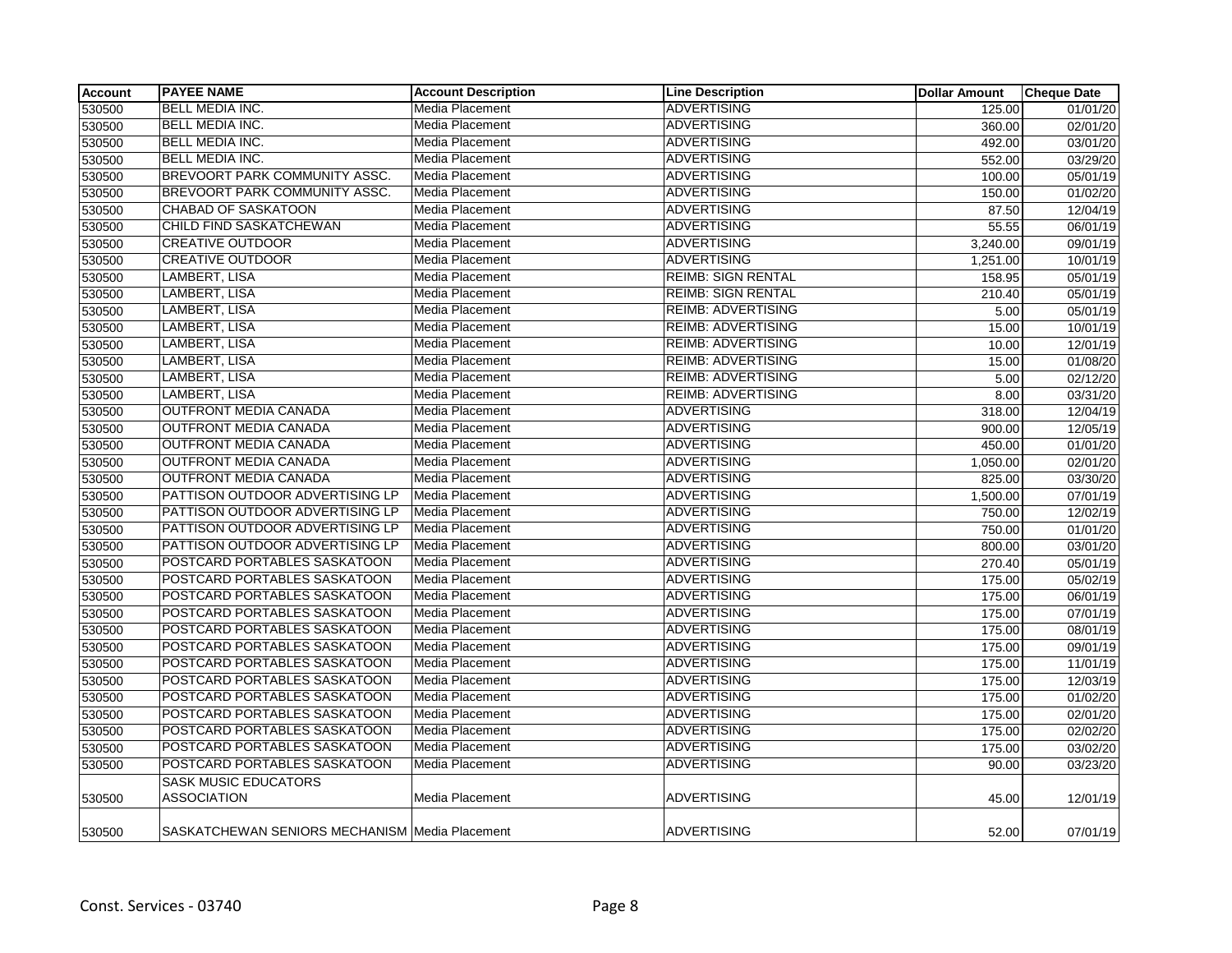| <b>Account</b> | <b>PAYEE NAME</b>                                | <b>Account Description</b> | <b>Line Description</b>               | <b>Dollar Amount</b> | <b>Cheque Date</b>    |
|----------------|--------------------------------------------------|----------------------------|---------------------------------------|----------------------|-----------------------|
|                |                                                  |                            |                                       |                      |                       |
| 530500         | SASKATCHEWAN SENIORS MECHANISM Media Placement   |                            | <b>ADVERTISING</b>                    | 36.00                | 11/01/19              |
|                |                                                  |                            |                                       |                      |                       |
| 530500         | SASKATCHEWAN SENIORS MECHANISM Media Placement   |                            | <b>ADVERTISING</b>                    | 36.00                | 01/06/20              |
| 530500         | SASKATOON DESIGNETC                              | Media Placement            | <b>ADVERTISING</b>                    | 88.33                | 07/01/19              |
| 530500         | SASKATOON DESIGNETC                              | <b>Media Placement</b>     | <b>ADVERTISING</b>                    | 325.00               | 07/08/19              |
| 530500         | SASKATOON DESIGNETC                              | <b>Media Placement</b>     | <b>ADVERTISING</b>                    | 325.00               | 10/01/19              |
| 530500         | SASKATOON DESIGNETC                              | <b>Media Placement</b>     | <b>ADVERTISING</b>                    | 200.00               | 12/01/19              |
| 530500         | SASKATOON DESIGNETC                              | Media Placement            | ADVERTISING                           | 100.00               | 01/21/20              |
| 530500         | SASKATOON DESIGNETC                              | Media Placement            | <b>ADVERTISING</b>                    | 95.00                | 03/01/20              |
| 530500         | ST. ANDREW'S COLLEGE                             | <b>Media Placement</b>     | <b>ADVERTISING</b>                    | 56.25                | 03/03/20              |
|                |                                                  |                            |                                       |                      |                       |
| 530500         | WILDWOOD COMMUNITY ASSOCIATION   Media Placement |                            | <b>ADVERTISING</b>                    | 120.00               | 09/01/19              |
|                | <b>HOUGHTON BOSTON PRINTERS &amp;</b>            |                            |                                       |                      |                       |
| 530800         | LITHOGRAPHERS LTD.                               | Publications               | NEWSLETTERS                           | 575.32               | 05/22/19              |
| 530800         | ULTRA PRINT SERVICES LTD.                        | Publications               | <b>NEWSLETTERS</b>                    | 1,736.44             | 03/09/20              |
| 530800         | WESTERN LITHO PRINTERS LTD.                      | Publications               | NEWSLETTERS                           | 669.52               | 07/01/19              |
| 530900         | LAMBERT, LISA                                    | Promotional Items          | <b>REIMB: FLOWERS</b>                 | 221.89               | 12/09/19              |
| 530900         | <b>ULTRA PRINT SERVICES LTD.</b>                 | <b>Promotional Items</b>   | <b>CALENDAR &amp; CHRISTMAS CARDS</b> | 6,610.16             | 01/01/20              |
|                |                                                  |                            | CA TRAVEL NOVEMBER 29-DECEMBER        |                      |                       |
| 542000         | FORRESTER, CANDACE T                             | Travel                     | 20.2019                               | 16.84                | 12/27/19              |
| 542000         | <b>FORRESTER, CANDACE T</b>                      | Travel                     | CA TRAVEL FEB 11-27, 2020             | 18.20                | 03/05/20              |
| 542000         | <b>HAWKES, JAMES A</b>                           | Travel                     | CA TRAVEL MARCH 13-MAY 31, 2019       | 169.87               | 06/12/19              |
| 542000         | <b>HAWKES, JAMES A</b>                           | Travel                     | CA TRAVEL MARCH 21-JUNE 07, 2019      | 13.00                | 06/12/19              |
| 542000         | HAWKES, JAMES A                                  | Travel                     | CA TRAVEL JUNE 18-25, 2019            | 465.98               | 07/01/19              |
| 542000         | <b>HAWKES, JAMES A</b>                           | Travel                     | CA TRAVEL JUNE 05-11, 2019            | 41.08                | 07/04/19              |
| 542000         | <b>HAWKES, JAMES A</b>                           | Travel                     | CA TRAVEL JUNE 12-17, 2019            | 41.71                | $\overline{07/04/19}$ |
| 542000         | <b>HAWKES, JAMES A</b>                           | Travel                     | CA TRAVEL JUNE 27-28, 2019            | 27.81                | 07/04/19              |
| 542000         | <b>HAWKES, JAMES A</b>                           | Travel                     | CA TRAVEL JUNE 13, 24, 2019           | 13.00                | 07/17/19              |
| 542000         | <b>HAWKES, JAMES A</b>                           | Travel                     | CA TRAVEL JULY 03-08, 2019            | 52.63                | 09/04/19              |
| 542000         | <b>HAWKES, JAMES A</b>                           | Travel                     | CA TRAVEL AUGUST 06-09, 2019          | 43.15                | 09/04/19              |
| 542000         | <b>HAWKES, JAMES A</b>                           | Travel                     | CA TRAVEL JULY 09-22, 2019            | 29.25                | 09/04/19              |
|                |                                                  |                            |                                       |                      |                       |
| 542000         | <b>HAWKES, JAMES A</b>                           | Travel                     | CA TRAVEL JULY 25-AUGUST 02, 2019     | 53.45                | 09/04/19              |
| 542000         | <b>HAWKES, JAMES A</b>                           | Travel                     | CA TRAVEL AUGUST 12-15, 2019          | 24.47                | 10/15/19              |
| 542000         | HAWKES, JAMES A                                  | Travel                     | CA TRAVEL SEPTEMBER 20-25, 2019       | 22.62                | 10/15/19              |
| 542000         | <b>HAWKES, JAMES A</b>                           | Travel                     | CA TRAVEL SEPTEMBER 30, 2019          | 4.88                 | 10/15/19              |
| 542000         | <b>HAWKES, JAMES A</b>                           | Travel                     | CA TRAVEL AUGUST 19-23, 2019          | 49.65                | 10/15/19              |
|                |                                                  |                            | CA TRAVEL AUGUST 30, SEPTEMBER        |                      |                       |
| 542000         | <b>HAWKES, JAMES A</b>                           | Travel                     | 09-13, 2019                           | 8.22                 | 10/15/19              |
| 542000         | <b>HAWKES, JAMES A</b>                           | Travel                     | CA TRAVEL SEPTEMBER 16-19, 2019       | 18.78                | 10/15/19              |
|                |                                                  |                            |                                       |                      |                       |
| 542000         | HAWKES, JAMES A                                  | Travel                     | C.A. TRAVEL NOVEMBER 12 - 18, 2019    | 8.74                 | 11/18/19              |
|                |                                                  |                            | C.A. TRAVEL OCTOBER 29 - NOVEMBER     |                      |                       |
| 542000         | <b>HAWKES, JAMES A</b>                           | Travel                     | 5, 2019                               | 16.30                | 12/01/19              |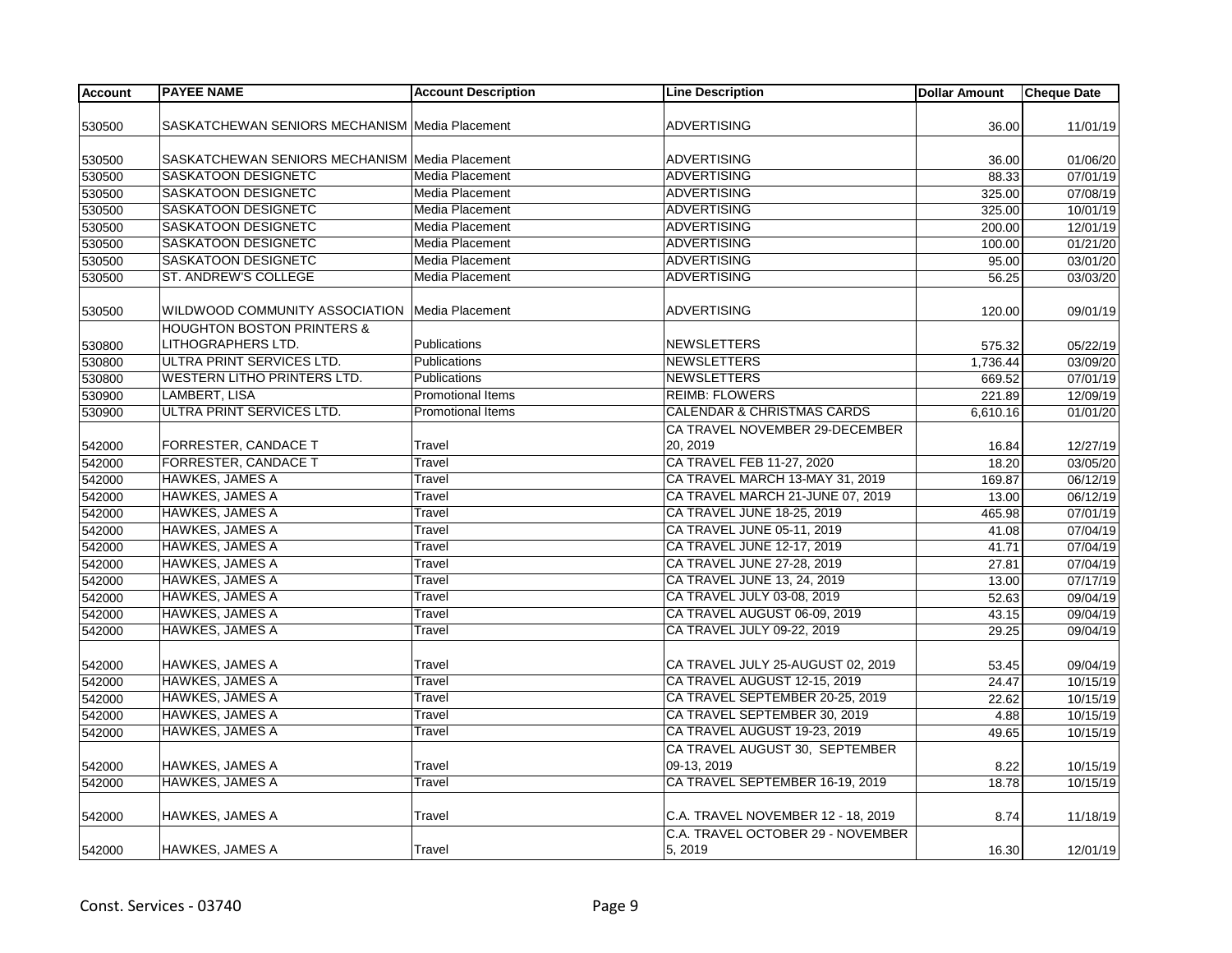| <b>Account</b> | <b>PAYEE NAME</b>                     | <b>Account Description</b>         | <b>Line Description</b>           | <b>Dollar Amount</b> | <b>Cheque Date</b> |
|----------------|---------------------------------------|------------------------------------|-----------------------------------|----------------------|--------------------|
| 542000         | <b>HAWKES, JAMES A</b>                | Travel                             | C.A. TRAVEL OCTOBER 2 - 10, 2019  | 16.02                | 12/01/19           |
| 542000         | <b>HAWKES, JAMES A</b>                | Travel                             | C.A. TRAVEL OCTOBER 17 - 28, 2019 | 14.20                | 12/01/19           |
| 542000         | <b>VOLDENG, SHIRLEY A</b>             | Travel                             | CA TRAVEL JAN 6-14, 2020          | 16.66                | 01/30/20           |
| 542000         | <b>VOLDENG, SHIRLEY A</b>             | Travel                             | CA TRAVEL JAN 17-FEB 19, 2020     | 30.77                | 03/05/20           |
| 542000         | <b>VOLDENG, SHIRLEY A</b>             | Travel                             | C.A. TRAVEL MARCH 2020            | 21.12                | 03/17/20           |
|                | <b>HOUGHTON BOSTON PRINTERS &amp;</b> |                                    |                                   |                      |                    |
| 550100         | LITHOGRAPHERS LTD.                    | <b>Printed Forms</b>               | <b>ENVELOPES</b>                  | 280.90               | 01/01/20           |
| 550100         | <b>K21 GRAPHICS &amp; PRINTING</b>    | <b>Printed Forms</b>               | <b>ENVELOPES</b>                  | 121.53               | 02/01/20           |
| 555000         | <b>COSMOPOLITAN INDUSTRIES LTD.</b>   | <b>Other Material and Supplies</b> | <b>OFFICE SUPPLIES</b>            | 45.00                | 04/04/19           |
| 555000         | <b>FORRESTER, CANDACE T</b>           | <b>Other Material and Supplies</b> | <b>OFFICE SUPPLIES</b>            | 11.08                | 03/05/20           |
| 555000         | <b>HAWKES, JAMES A</b>                | <b>Other Material and Supplies</b> | <b>OFFICE SUPPLIES</b>            | 5.53                 | 05/01/19           |
| 555000         | <b>HAWKES, JAMES A</b>                | <b>Other Material and Supplies</b> | OFFICE SUPPLIES                   | 23.27                | 08/01/19           |
| 555000         | <b>HAWKES, JAMES A</b>                | <b>Other Material and Supplies</b> | <b>OFFICE SUPPLIES</b>            | 3.33                 | 08/20/19           |
| 555000         | <b>LAMBERT, LISA</b>                  | <b>Other Material and Supplies</b> | <b>REIMB: OFFICE SUPPLIES</b>     | 110.98               | 05/16/19           |
| 555000         | <b>LAMBERT, LISA</b>                  | <b>Other Material and Supplies</b> | <b>REIMB: OFFICE SUPPLIES</b>     | 303.51               | 05/22/19           |
| 555000         | <b>LAMBERT, LISA</b>                  | <b>Other Material and Supplies</b> | <b>REIMB: OFFICE SUPPLIES</b>     | 62.17                | 06/18/19           |
| 555000         | LAMBERT, LISA                         | Other Material and Supplies        | <b>REIMB: OFFICE SUPPLIES</b>     | 36.74                | 08/07/19           |
| 555000         | LAMBERT, LISA                         | <b>Other Material and Supplies</b> | <b>REIMB: OFFICE SUPPLIES</b>     | 3.50                 | 10/01/19           |
| 555000         | <b>LAMBERT, LISA</b>                  | <b>Other Material and Supplies</b> | <b>REIMB: OFFICE SUPPLIES</b>     | 88.79                | 12/17/19           |
| 555000         | LAMBERT, LISA                         | <b>Other Material and Supplies</b> | <b>REIMB: CHARGER</b>             | 44.39                | 01/01/20           |
| 555000         | <b>LAMBERT, LISA</b>                  | <b>Other Material and Supplies</b> | <b>REIMB: OFFICE SUPPLIES</b>     | 86.55                | 01/16/20           |
| 555000         | LAMBERT, LISA                         | Other Material and Supplies        | <b>REIMB: OFFICE SUPPLIES</b>     | 44.75                | 01/22/20           |
| 555000         | <b>STAPLES BUSINESS DEPOT</b>         | <b>Other Material and Supplies</b> | <b>OFFICE SUPPLIES</b>            | 7.20                 | 06/01/19           |
| 555000         | <b>STAPLES BUSINESS DEPOT</b>         | <b>Other Material and Supplies</b> | <b>OFFICE SUPPLIES</b>            | 156.82               | 06/01/19           |
| 555000         | <b>STAPLES BUSINESS DEPOT</b>         | Other Material and Supplies        | <b>OFFICE SUPPLIES</b>            | 15.89                | 07/01/19           |
| 555000         | <b>STAPLES BUSINESS DEPOT</b>         | <b>Other Material and Supplies</b> | <b>OFFICE SUPPLIES</b>            | 38.35                | 07/01/19           |
| 555000         | <b>STAPLES BUSINESS DEPOT</b>         | <b>Other Material and Supplies</b> | <b>OFFICE SUPPLIES</b>            | 5.82                 | 08/01/19           |
| 555000         | STAPLES BUSINESS DEPOT                | Other Material and Supplies        | OFFICE SUPPLIES                   | 117.12               | 09/01/19           |
| 555000         | <b>STAPLES BUSINESS DEPOT</b>         | <b>Other Material and Supplies</b> | OFFICE SUPPLIES                   | 9.53                 | 09/01/19           |
| 555000         | <b>STAPLES BUSINESS DEPOT</b>         | <b>Other Material and Supplies</b> | <b>OFFICE SUPPLIES</b>            | 59.33                | 11/01/19           |
| 555000         | <b>STAPLES BUSINESS DEPOT</b>         | <b>Other Material and Supplies</b> | <b>OFFICE SUPPLIES</b>            | 4.97                 | 11/01/19           |
| 555000         | <b>STAPLES BUSINESS DEPOT</b>         | <b>Other Material and Supplies</b> | <b>OFFICE SUPPLIES</b>            | 38.15                | 11/01/19           |
| 555000         | <b>STAPLES BUSINESS DEPOT</b>         | <b>Other Material and Supplies</b> | <b>OFFICE SUPPLIES</b>            | 59.33                | 11/01/19           |
| 555000         | STAPLES BUSINESS DEPOT                | <b>Other Material and Supplies</b> | OFFICE SUPPLIES                   | 2.00                 | 11/01/19           |
| 555000         | <b>STAPLES BUSINESS DEPOT</b>         | <b>Other Material and Supplies</b> | <b>OFFICE SUPPLIES</b>            | 42.38                | 11/04/19           |
| 555000         | <b>STAPLES BUSINESS DEPOT</b>         | Other Material and Supplies        | OFFICE SUPPLIES                   | 58.07                | 01/01/20           |
| 555000         | <b>STAPLES BUSINESS DEPOT</b>         | <b>Other Material and Supplies</b> | <b>OFFICE SUPPLIES</b>            | 10.59                | 01/01/20           |
| 555000         | <b>STAPLES BUSINESS DEPOT</b>         | <b>Other Material and Supplies</b> | OFFICE SUPPLIES                   | 5.82                 | 01/01/20           |
| 555000         | STAPLES BUSINESS DEPOT                | <b>Other Material and Supplies</b> | OFFICE SUPPLIES                   | 14.83                | 01/01/20           |
| 555000         | <b>STAPLES BUSINESS DEPOT</b>         | <b>Other Material and Supplies</b> | OFFICE SUPPLIES                   | 31.82                | 01/06/20           |
| 555000         | <b>STAPLES BUSINESS DEPOT</b>         | <b>Other Material and Supplies</b> | <b>OFFICE SUPPLIES</b>            | 64.01                | 01/14/20           |
| 555000         | <b>STAPLES BUSINESS DEPOT</b>         | <b>Other Material and Supplies</b> | <b>OFFICE SUPPLIES</b>            | 167.45               | 03/03/20           |
| 555000         | <b>STAPLES BUSINESS DEPOT</b>         | <b>Other Material and Supplies</b> | OFFICE SUPPLIES                   | 11.65                | 03/03/20           |
| 555000         | <b>VOLDENG, SHIRLEY A</b>             | <b>Other Material and Supplies</b> | OFFICE SUPPLIES                   | 44.39                | 01/30/20           |
| 555000         | <b>VOLDENG, SHIRLEY A</b>             | <b>Other Material and Supplies</b> | <b>OFFICE SUPPLIES</b>            | 19.96                | 03/18/20           |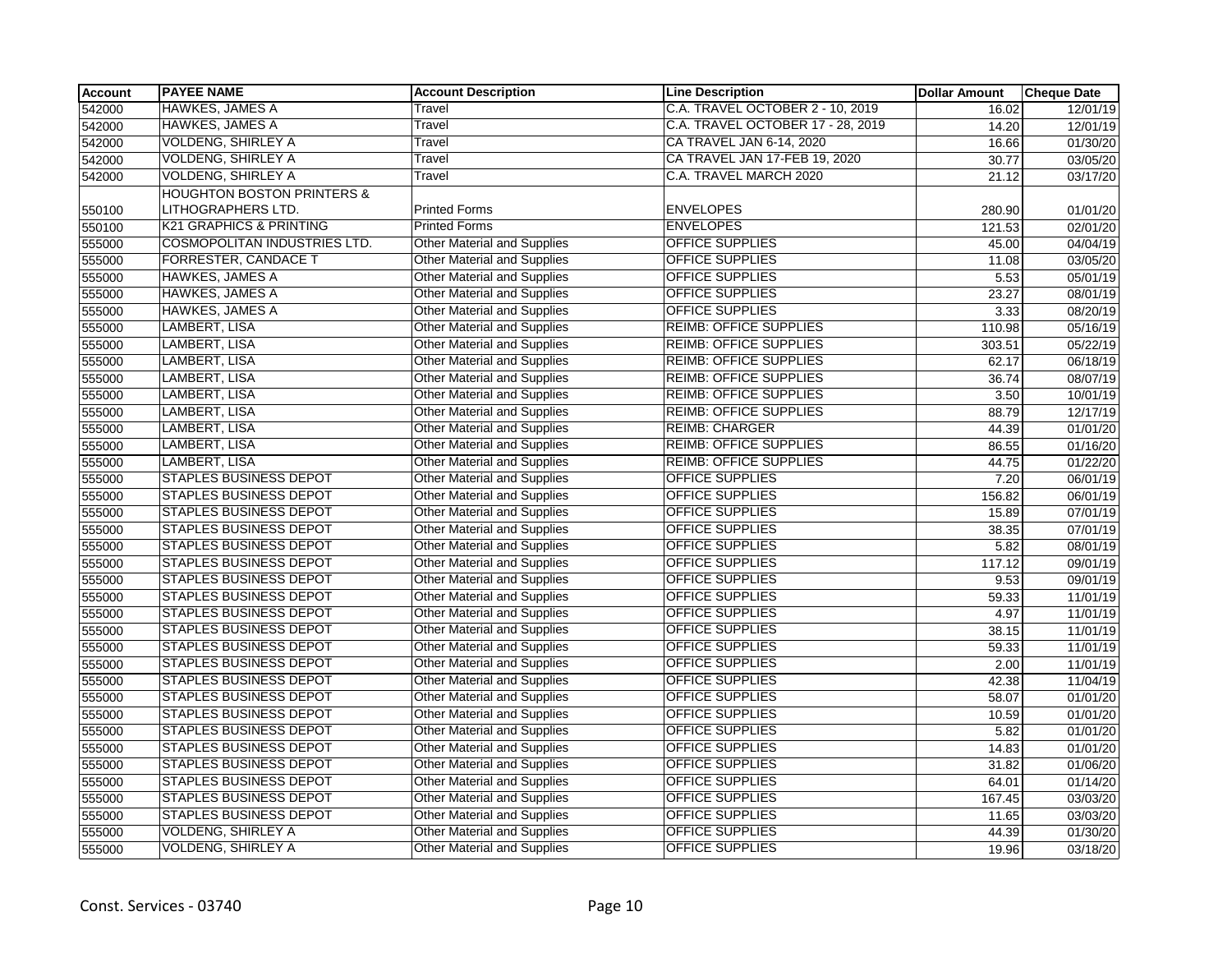| Account | <b>PAYEE NAME</b> | <b>Account Description</b> | <b>Line Description</b>            | Dollar Amount | <b>Cheque Date</b> |
|---------|-------------------|----------------------------|------------------------------------|---------------|--------------------|
| 564600  | LAMBERT, LISA     | Computer Software - Exp    | <b>REIMB: ICLOUD STORAGE</b>       | 1.43          | 05/01/19           |
| 564600  | LAMBERT, LISA     | Computer Software - Exp    | <b>REIMB: ICLOUD STORAGE</b>       | 1.43          | 05/13/19           |
| 564600  | LAMBERT, LISA     | Computer Software - Exp    | <b>REIMB: ICLOUD STORAGE</b>       | 4.43          | 06/18/19           |
| 564600  | LAMBERT, LISA     | Computer Software - Exp    | <b>REIMB: ICLOUD STORAGE</b>       | 4.43          | 07/12/19           |
| 564600  | LAMBERT, LISA     | Computer Software - Exp    | <b>REIMB: COMPUTER SOFTWARE</b>    | 120.99        | 08/07/19           |
| 564600  | LAMBERT, LISA     | Computer Software - Exp    | <b>REIMB: ICLOUD STORAGE</b>       | 4.43          | 08/12/19           |
| 564600  | LAMBERT, LISA     | Computer Software - Exp    | <b>REIMB: ICLOUD STORAGE</b>       | 4.43          | 09/12/19           |
| 564600  | LAMBERT, LISA     | Computer Software - Exp    | <b>REIMB: ICLOUD STORAGE</b>       | 4.43          | 11/01/19           |
| 564600  | LAMBERT, LISA     | Computer Software - Exp    | <b>REIMB: ICLOUD STORAGE</b>       | 4.43          | 11/12/19           |
| 564600  | LAMBERT, LISA     | Computer Software - Exp    | <b>REIMB: ICLOUD STORAGE</b>       | 4.43          | 12/19/19           |
| 564600  | LAMBERT, LISA     | Computer Software - Exp    | <b>REIMB: ICLOUD STORAGE</b>       | 4.43          | 01/16/20           |
| 564600  | LAMBERT, LISA     | Computer Software - Exp    | REIMB:ICLOUD STORAGE               | 4.43          | 02/19/20           |
| 564600  | LAMBERT, LISA     | Computer Software - Exp    | REIMB:ICLOUD STORAGE               | 4.43          | 03/19/20           |
| 588950  |                   |                            | <b>PREPAID EXPENSE ADJUSTMENTS</b> | $-1,485.00$   | 03/12/20           |
| 588950  |                   |                            | <b>PREPAID EXPENSE ADJUSTMENTS</b> | 2,162.63      | 04/24/19           |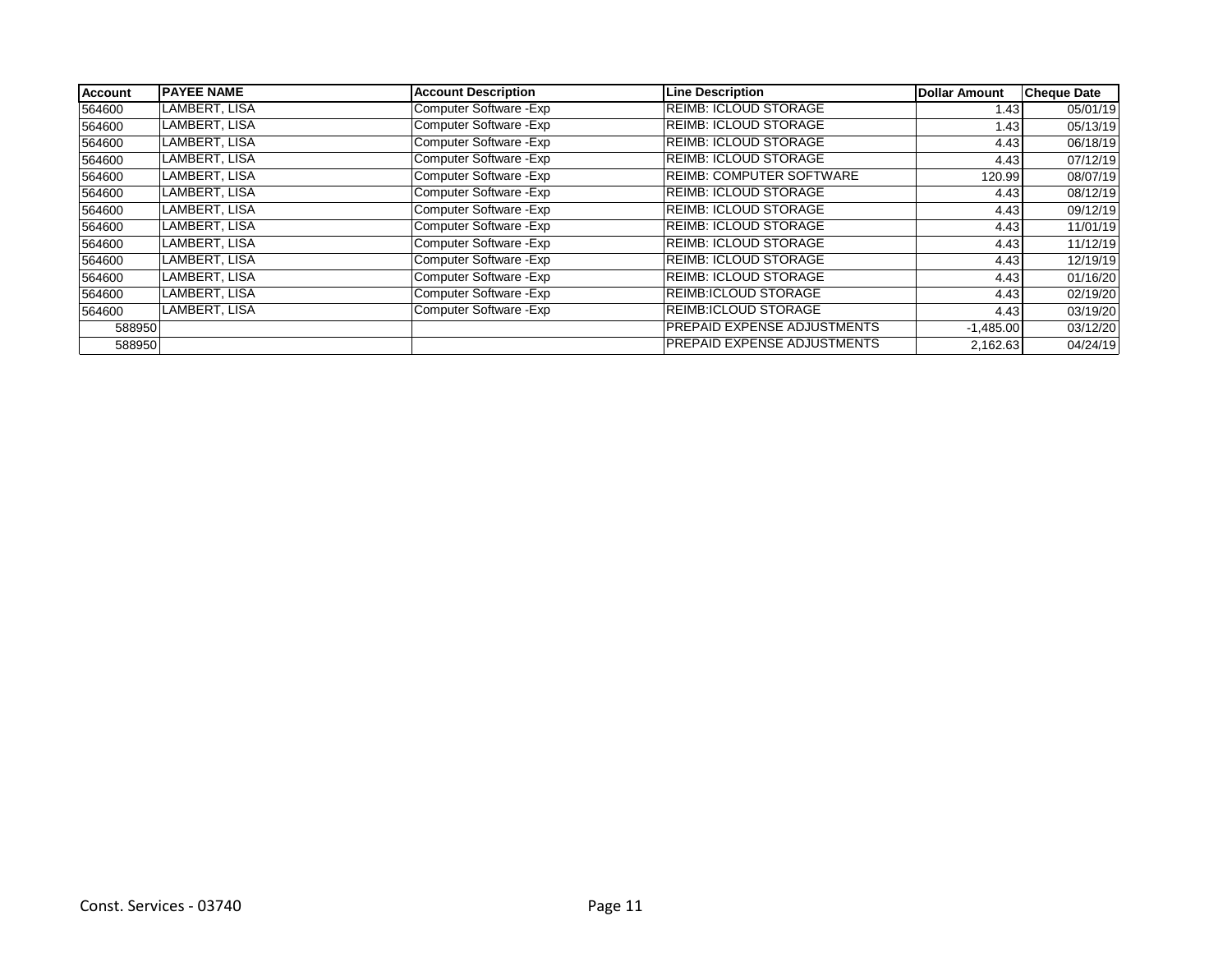

# **LEGISLATIVE ASSEMBLY OF SASKATCHEWAN MEMBERS' ACCOUNTABILITY AND DISCLOSURE REPORT For the fiscal year ending March 31, 2020**

#### **DIRECTIVE #6 - CONSTITUENCY ASSISTANT EXPENSES**

**2019-2020 TOTAL: \$55,396.98**

| <b>Account</b> | <b>Payee Name</b>           | <b>Account Description</b>       | <b>Dollar Amount</b> | <b>Cheque Date</b> |  |
|----------------|-----------------------------|----------------------------------|----------------------|--------------------|--|
|                |                             |                                  |                      |                    |  |
| 513000         | <b>HAWKES, JAMES A</b>      | Out-of-Scope Permanent           | 0.00                 | 04/03/19           |  |
| 513000         | <b>HAWKES, JAMES A</b>      | Out-of-Scope Permanent           | 2,115.00             | 04/16/19           |  |
| 513000         | <b>HAWKES, JAMES A</b>      | Out-of-Scope Permanent           | 2,115.00             | 05/01/19           |  |
| 513000         | <b>HAWKES, JAMES A</b>      | Out-of-Scope Permanent           | 2,115.00             | 05/15/19           |  |
| 513000         | <b>HAWKES, JAMES A</b>      | Out-of-Scope Permanent           | 2,115.00             | 05/29/19           |  |
| 513000         | <b>HAWKES, JAMES A</b>      | Out-of-Scope Permanent           | 2,115.00             | 06/12/19           |  |
| 513000         | <b>HAWKES, JAMES A</b>      | Out-of-Scope Permanent           | 2,115.00             | 06/26/19           |  |
| 513000         | <b>HAWKES, JAMES A</b>      | Out-of-Scope Permanent           | 2,115.00             | 07/10/19           |  |
| 513000         | <b>HAWKES, JAMES A</b>      | Out-of-Scope Permanent           | 2,115.00             | 07/24/19           |  |
| 513000         | <b>HAWKES, JAMES A</b>      | Out-of-Scope Permanent           | 2,115.00             | 08/07/19           |  |
| 513000         | <b>HAWKES, JAMES A</b>      | Out-of-Scope Permanent           | 2,115.00             | 08/21/19           |  |
| 513000         | <b>HAWKES, JAMES A</b>      | Out-of-Scope Permanent           | 2,115.00             | 09/04/19           |  |
| 513000         | <b>HAWKES, JAMES A</b>      | Out-of-Scope Permanent           | 2,115.00             | 09/18/19           |  |
| 513000         | <b>HAWKES, JAMES A</b>      | Out-of-Scope Permanent           | 2,115.00             | 10/02/19           |  |
| 513000         | <b>HAWKES, JAMES A</b>      | Out-of-Scope Permanent           | 2,115.00             | 10/16/19           |  |
| 513000         | <b>HAWKES, JAMES A</b>      | Out-of-Scope Permanent           | 2,115.00             | 11/01/19           |  |
| 513000         | <b>HAWKES, JAMES A</b>      | Out-of-Scope Permanent           | 2,115.00             | 11/13/19           |  |
| 513000         | <b>HAWKES, JAMES A</b>      | Out-of-Scope Permanent           | 4,013.14             | 11/27/19           |  |
| 514300         | <b>FORRESTER, CANDACE T</b> | Part-Time/Permanent Part-Time    | 487.48               | 11/27/19           |  |
| 514300         | <b>FORRESTER, CANDACE T</b> | Part-Time/Permanent Part-Time    | 1,976.25             | 12/11/19           |  |
| 514300         | <b>FORRESTER, CANDACE T</b> | Part-Time/Permanent Part-Time    | 1,976.25             | 12/24/19           |  |
| 514300         | <b>FORRESTER, CANDACE T</b> | Part-Time/Permanent Part-Time    | 592.88               | 01/08/20           |  |
| 514300         | FORRESTER, CANDACE T        | Part-Time/Permanent Part-Time    | 988.13               | 02/05/20           |  |
| 514300         | <b>FORRESTER, CANDACE T</b> | Part-Time/Permanent Part-Time    | 988.13               | 02/19/20           |  |
| 514300         | <b>FORRESTER, CANDACE T</b> | Part-Time/Permanent Part-Time    | 988.13               | 03/04/20           |  |
| 514300         | <b>FORRESTER, CANDACE T</b> | Part-Time/Permanent Part-Time    | 1,277.58             | 03/18/20           |  |
| 514300         | FORRESTER, CANDACE T        | Part-Time/Permanent Part-Time    | 998.01               | 04/01/20           |  |
| 514300         | <b>VOLDENG, SHIRLEY A</b>   | Part-Time/Permanent Part-Time    | 378.35               | 12/24/19           |  |
| 514300         | <b>VOLDENG, SHIRLEY A</b>   | Part-Time/Permanent Part-Time    | 790.50               | 01/08/20           |  |
| 514300         | VOLDENG, SHIRLEY A          | Part-Time/Permanent Part-Time    | 1,976.25             | 01/23/20           |  |
| 514300         | <b>VOLDENG, SHIRLEY A</b>   | Part-Time/Permanent Part-Time    | 988.13               | 02/05/20           |  |
| 514300         | <b>VOLDENG, SHIRLEY A</b>   | Part-Time/Permanent Part-Time    | 961.78               | 02/19/20           |  |
| 514300         | <b>VOLDENG, SHIRLEY A</b>   | Part-Time/Permanent Part-Time    | 790.50               | 03/04/20           |  |
| 514300         | <b>VOLDENG, SHIRLEY A</b>   | Part-Time/Permanent Part-Time    | 857.28               | 03/18/20           |  |
| 514300         | <b>VOLDENG, SHIRLEY A</b>   | Part-Time/Permanent Part-Time    | 998.01               | 04/01/20           |  |
| 514300         | VOLDENG, SHIRLEY A          | Part-Time/Permanent Part-Time    | 399.20               | 04/09/20           |  |
|                |                             | Change in Y/E Accrued Empl Leave |                      |                    |  |
| 519900         | None (Default)              | Entitlements                     | $-1,020.00$          | 04/24/19           |  |